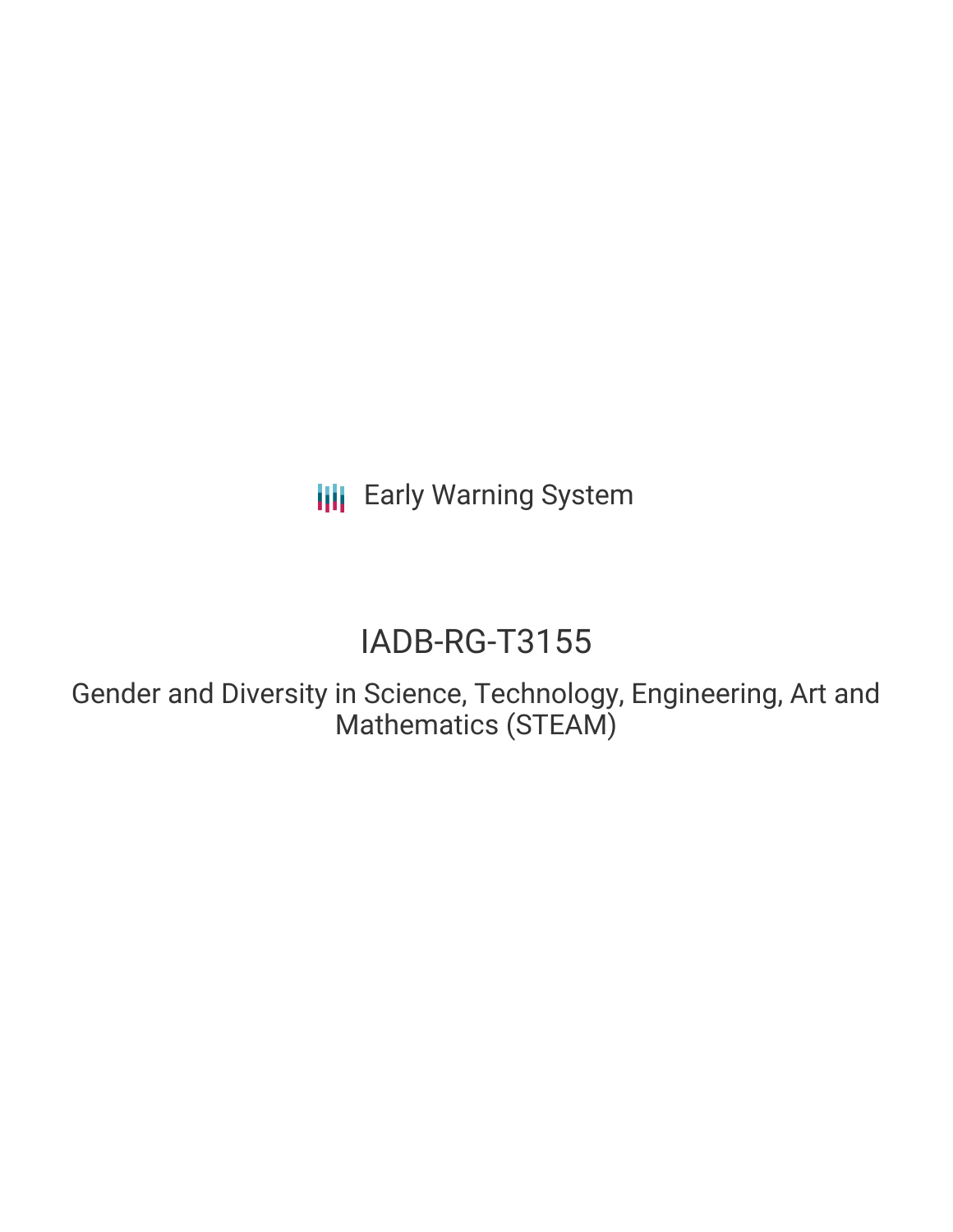

## **Quick Facts**

| <b>Countries</b>               | Colombia                                    |
|--------------------------------|---------------------------------------------|
| <b>Financial Institutions</b>  | Inter-American Development Bank (IADB)      |
| <b>Status</b>                  | Active                                      |
| <b>Bank Risk Rating</b>        | C                                           |
| <b>Voting Date</b>             | 2018-08-23                                  |
| <b>Borrower</b>                | Regional                                    |
| <b>Sectors</b>                 | Education and Health, Technical Cooperation |
| <b>Investment Type(s)</b>      | Grant                                       |
| <b>Investment Amount (USD)</b> | $$0.30$ million                             |
| <b>Project Cost (USD)</b>      | $$0.30$ million                             |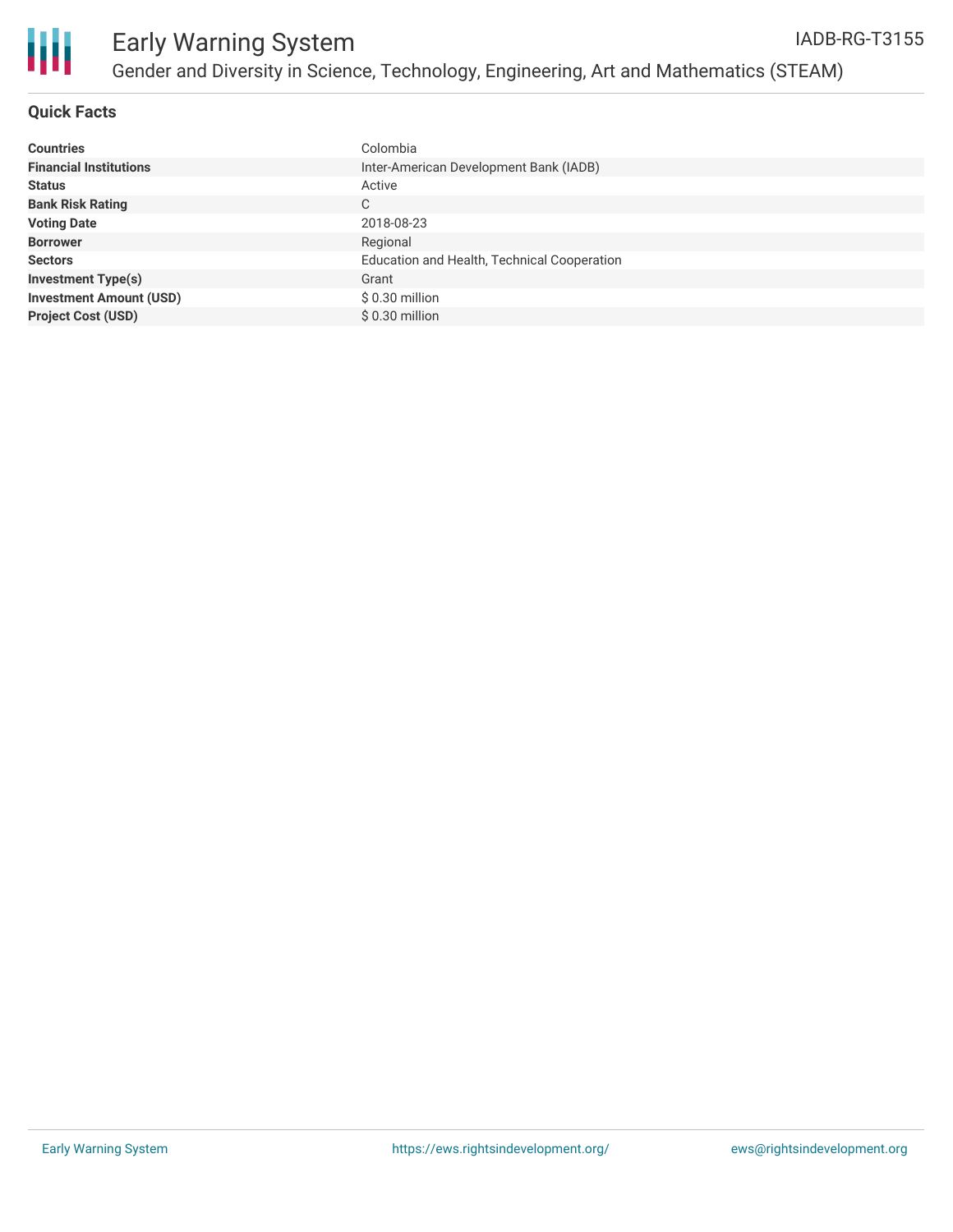

## **Project Description**

The objective of this technical cooperation is to deepen the understanding of the social determinants of gender inequality in Science, Technology, Engineering, Art and Mathematics (STEAM) participation and achievement by: (i) implementing an experimental pilot in Colombia to evaluate the effectiveness of the materials developed within the framework of the Gender in Mathematics and Science Learning project (RG-T2589) to promote the interest of girls of 4-5 years in mathematics and science; and (ii) conducting research based on big data computational techniques to continue the line of investigation initiated under RG-T2589 to explore the tone of the STEAM discourse and the extent of gender-based stereotypes amongst Latin American social media users.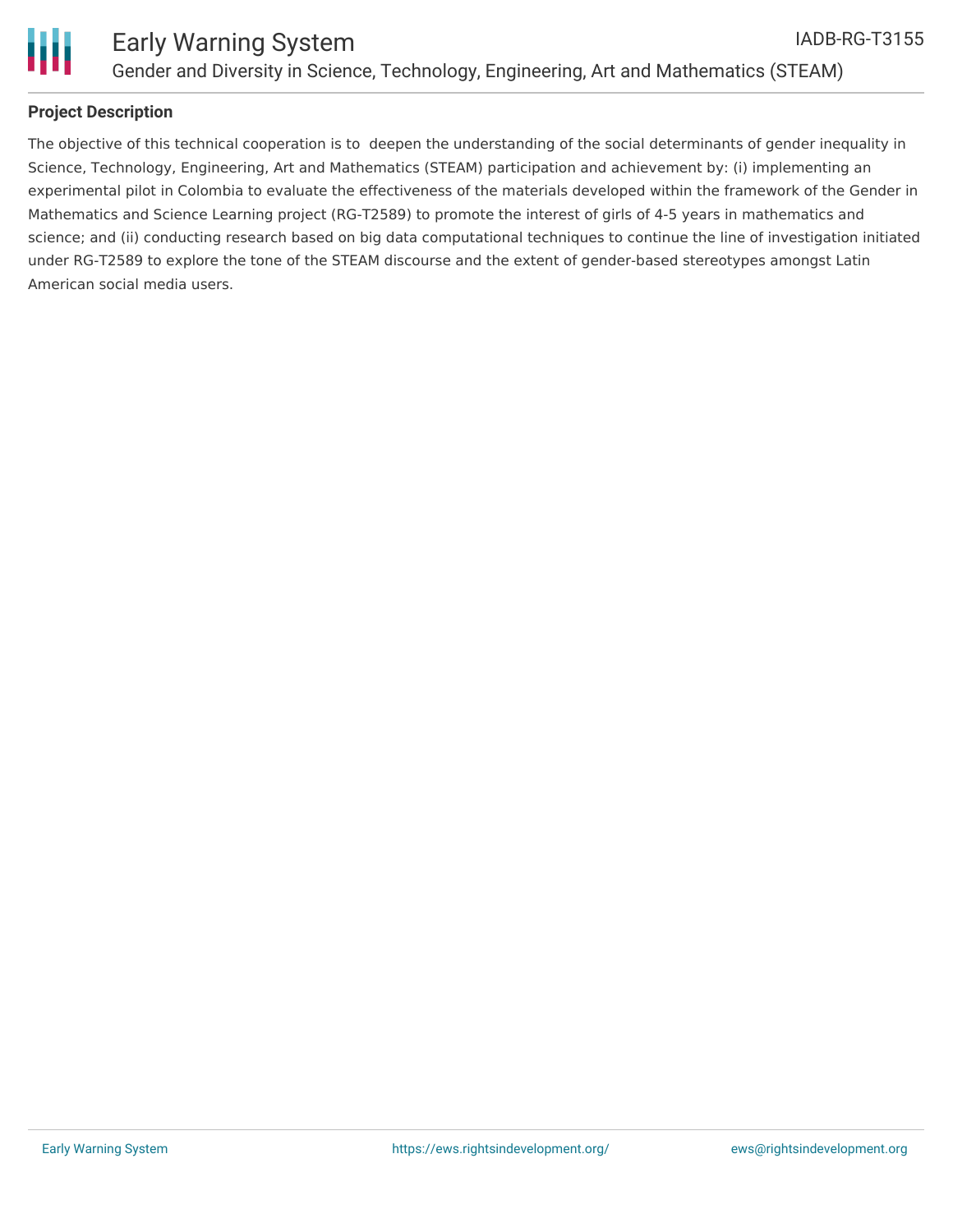

#### Early Warning System Gender and Diversity in Science, Technology, Engineering, Art and Mathematics (STEAM) IADB-RG-T3155

#### **Investment Description**

• Inter-American Development Bank (IADB)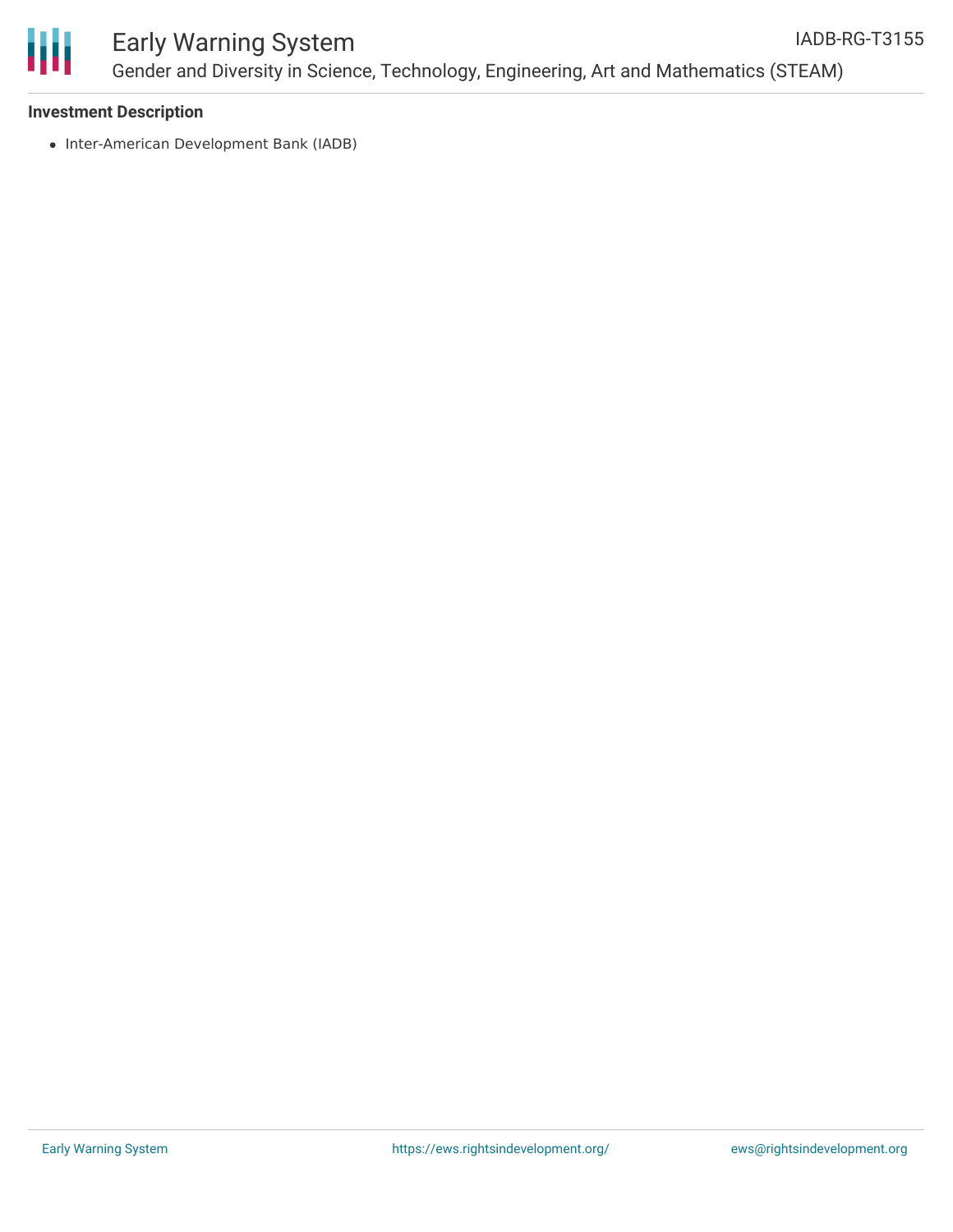# **Contact Information**

#### ACCOUNTABILITY MECHANISM OF IADB

The Independent Consultation and Investigation Mechanism (MICI) is the independent complaint mechanism and fact-finding body for people who have been or are likely to be adversely affected by an Inter-American Development Bank (IDB) or Inter-American Investment Corporation (IIC)-funded project. If you submit a complaint to MICI, they may assist you in addressing the problems you raised through a dispute-resolution process with those implementing the project and/or through an investigation to assess whether the IDB or IIC is following its own policies for preventing or mitigating harm to people or the environment. You can submit a complaint by sending an email to MICI@iadb.org. You can learn more about the MICI and how to file a complaint at http://www.iadb.org/en/mici/mici,1752.html (in English) or http://www.iadb.org/es/mici/mici,1752.html (Spanish).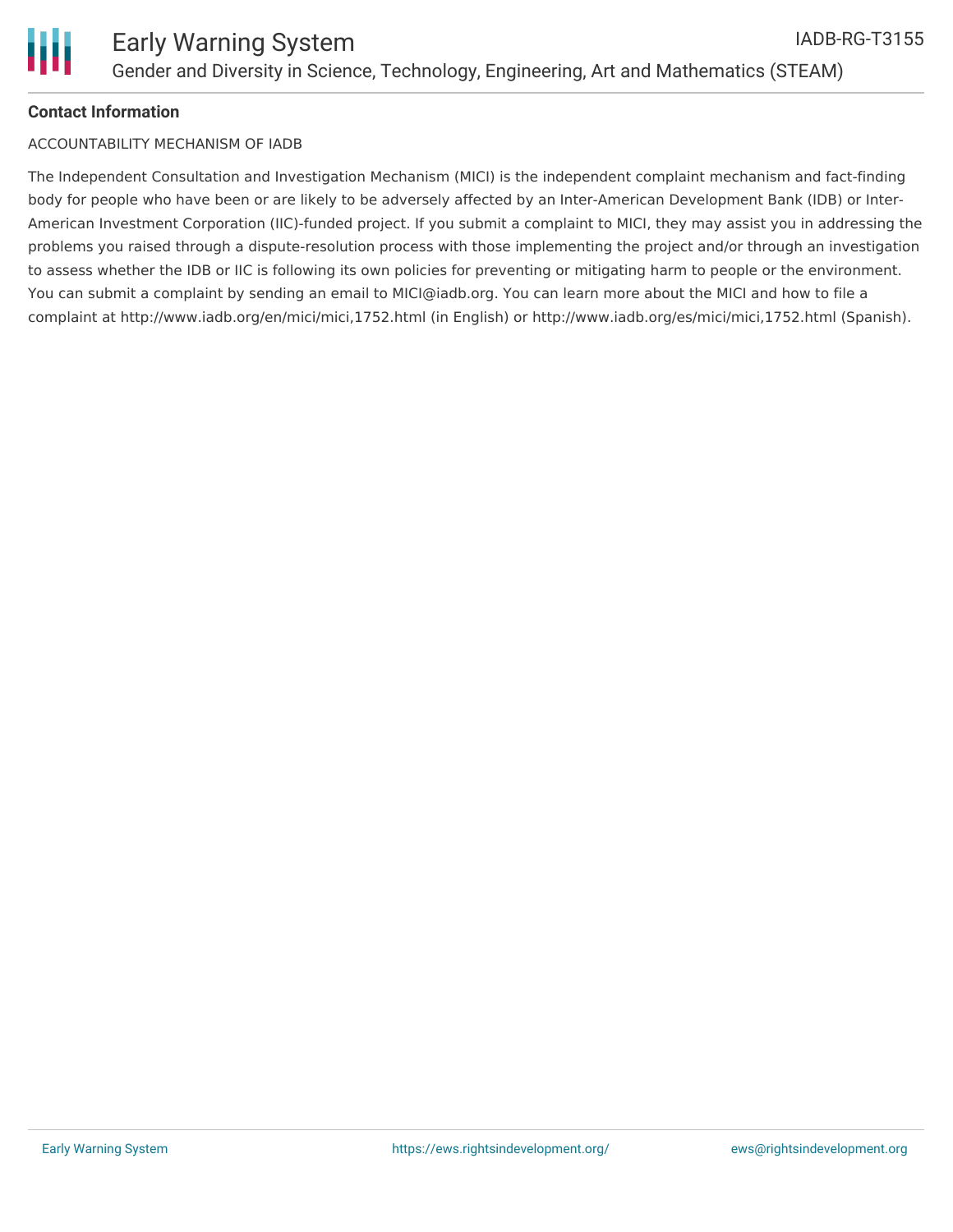

# Early Warning System

Gender and Diversity in Science, Technology, Engineering, Art and Mathematics (STEAM) IADB-RG-T3155

#### **Bank Documents**

TC Abstract [RG-T3155](https://www.iadb.org/Document.cfm?id=EZSHARE-781345297-4) (P).pdf